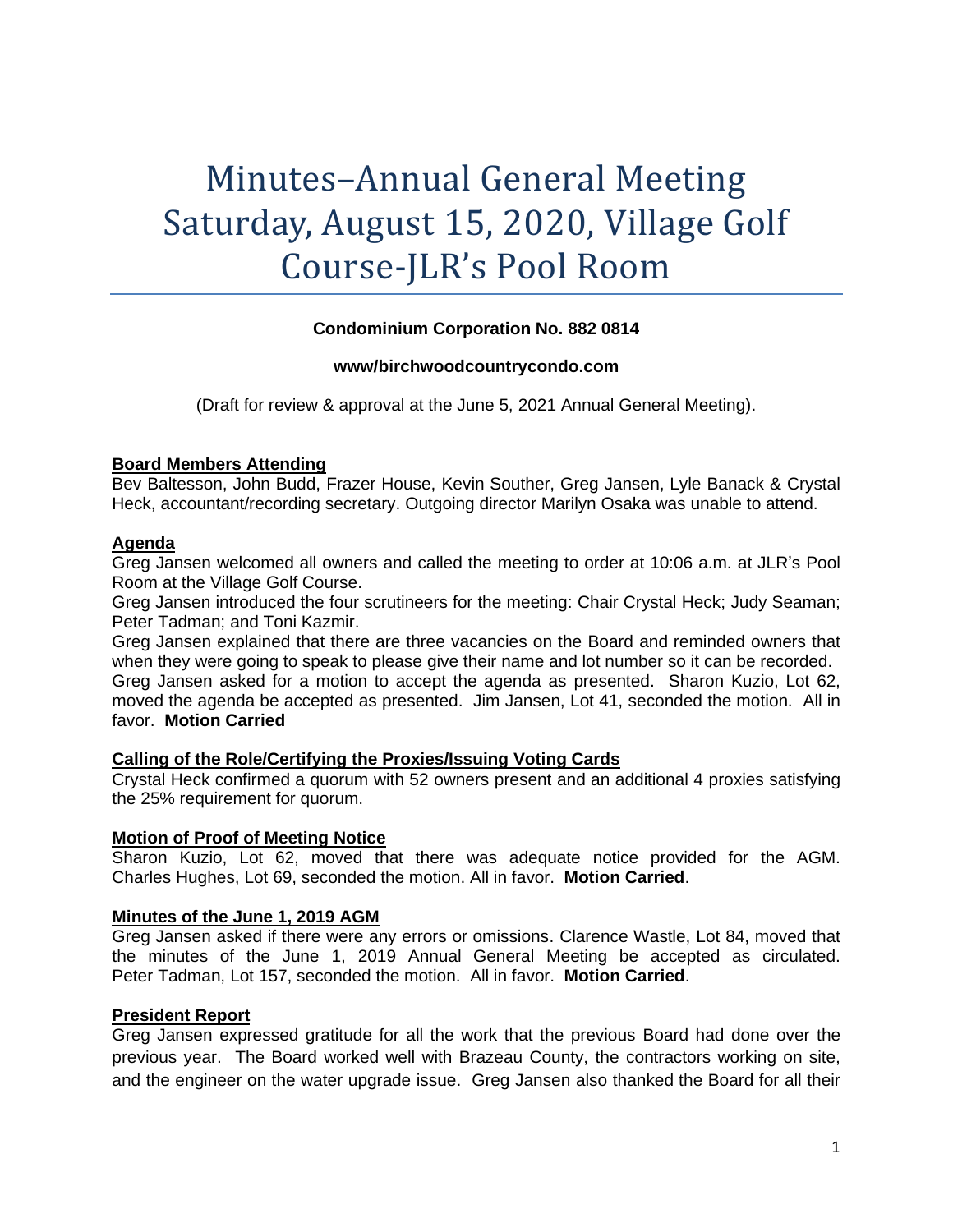hard work on the Water Upgrade Project bringing the cost of the project down to a more reasonable cost for owners.

# **Site Services**

Frazer House reported that Site Services, Water Services, and Grass Maintenance contractors had a very busy season this past year. Frazer House wanted to thank the contractors for their fine work provided over the year keeping the roads clear, trees cut back, lawn mowed and the water system providing water to the community. Rod Yakubow and Jerry Wells have been keeping water flowing in the community. Road maintenance has been well kept during the winter and summer by Bruce Swanston. Thanks to Randy Finnamore for the grass maintenance.

Volunteers hours have also been donated to handle several site services issues in the community including time spent in meetings, water repairs, electrical repairs, resident concerns and development, etc. Frazer House wanted to acknowledge all the volunteer time and expertise provided by Jerry Wells. Jerry has provided the owners with many hours on electrical and plumbing projects.

Highlights for the last year are as follows:

Replaced some culverts in the community as well as filled the ditches with some bigger rocks to stop erosion. More work will be completed in the community this summer.

Built 12 new electrical boxes for replacement in the community. These will be replaced on a need to do basis.

Repaired a couple of electrical outages in the past year. Kevin Souther worked to restore service to the affected lots. Frazer House explained that future outages could occur.

Traded in the 2014 Kubota and replaced it with a new 2019 Kubota. The Board discussed the idea of making this change and felt that we could receive good value for the existing Kubota, new equipment would be under warranty and the likelihood of equipment malfunction would be decreased with new equipment. Also, with the value of trade in received and surplus of the Grounds Maintenance budget this year, new equipment was purchased with no financing.

Xplornet replaced their tower on Brazeau County property. Xplornet moved our shed from Brazeau County property on to Condominium common property.

The community was busy this past year with numerous development permits issued.

Yard and lot maintenance have improved over the past year and Frazer House is pleased with that. The Board will continue to work with owners to make improvements with areas of concern.

Water Upgrade Project. The Board spent many hours working towards an acceptable solution for the upgrades required to our water well houses. Water Upgrade bids were sent out to four companies who had expressed an interest in completing the work. The Board did not receive any quotes back, however, we did receive feedback on why the companies would not bid on the project, the Board then agreed to divide the Water Upgrade Project into two separate bids, one for construction and one for plumbing. The construction portion of the project was then sent to six interested companies and only two companies provided quotes for the project. Construction of the new storage buildings are currently underway at the three existing water well locations. New water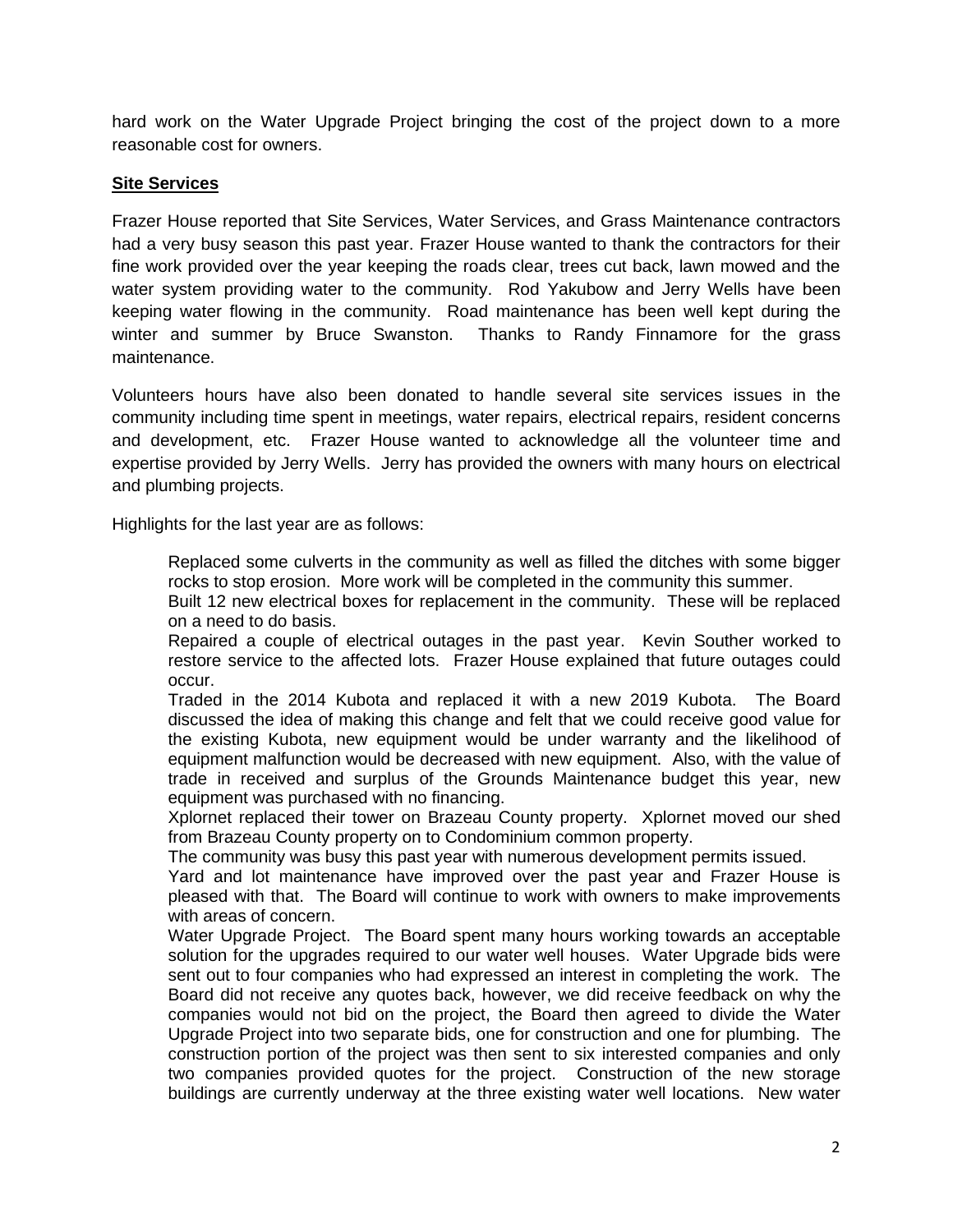storage tanks have been ordered and will arrive in September. Frazer House wanted to thank all the volunteers for their hours spent on this project. Frazer House advised that he and John Budd have agreed to sit on the Water Upgrade Project Committee even though they will no longer be Board members.

Frazer House wanted to thank the community for giving him the opportunity to work on the Board but wanted to remind owners that they need to be patient as the Board is a volunteer Board.

Greg Jansen thanked Frazer House and Kevin Souther for all their great work on site services this past year.

# **Financial Report**

Bev Baltesson noted to the owners in attendance that the Audited Financial report, budget and yearly assessment notice were included in the AGM package.

Bev Baltesson wanted to thank all the owners that were able to pay their water upgrade special levy and the Condominium fees by the payment options outlined by the Corporation. Owners who prepay their yearly assessment made is possible for the Board to allow owners who were financially affected by the COVID-19 pandemic to defer their fees without penalty to August 15, 2020. Many Condominium Corporations had to borrow money from their reserve fund or a lending institute in order to maintain their levels of service to their owners. Our Corporation did not have to consider either of these options because of our owners and contractors.

Bev Baltesson also wanted to thank all contractors of the Corporation through the COVID-19 pandemic as they continue to provide uninterrupted services, at no extra cost to owners.

Bev Baltesson wanted to thank Frazer House, Marilyn Osaka, and John Budd for all their help during the last year on the Board.

Bev Baltesson wanted to address the owners' queries regarding how the Board tenders' contractors. Most recent tenders for the Water Upgrade Project were initially sent to four contractors who expressed interest in bidding for the work. We received no quotes from these four companies. We then revised the tender and sent to six companies who expressed interest in our project. We only received two quotes from the six sent. A tender was also put out to three engineering firms for the Water Upgrade Project and only two quotes were submitted. Every consideration is made, when hiring contractors, to insure we have the owner's best interest in mind. Contractors are hired based on cost, reliability, past performance, availability, safety and insurance record, etc.

Bev Baltesson talked about replacing the 2014 Kubota with a new 2019 Kubota. The Board felt that we wanted to ensure that we have reliable, affordable equipment in place during the winter months for road maintenance. Frazer House investigated trade in values and found that we could get good value for our existing Kubota on a trade in and we did have a surplus in the 2019-2020 budget. The Board also felt that a new Kubota would carry a warranty for a period of time, in the event of needed repairs. Required repairs to the 2014 were very minimal so it was decided that replacing the Kubota of the same size and attachments would be adequate for our use. Bev Baltesson indicated that future Boards should plan for maintenance or replacement of equipment used for road maintenance as it is a very important piece of the common property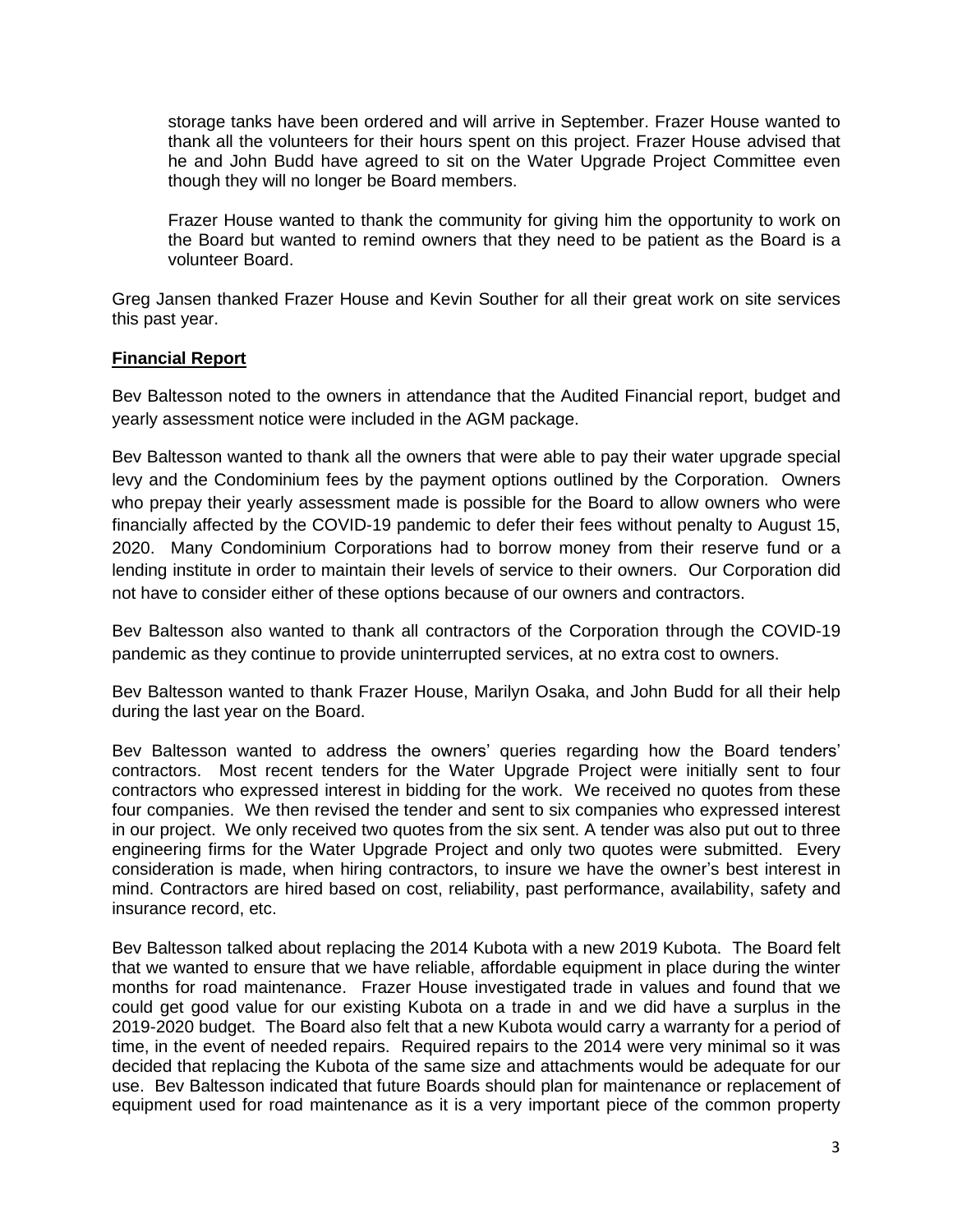maintenance. Condominium Corporations have limits on how much they can borrow without 75% approval from owners, if necessary, or assess a special levy if approval can't be attained for large purchases such as the Kubota.

John Zyda, Lot 6, asked Bev Baltesson for a breakdown of the snow removal and operation of the Kubota cost in the ground's maintenance budget. Bev Baltesson explained that the grounds maintenance costs involved more than snow removal and costs for operating the Kubota. Bev Baltesson provided cost breakdown for several goods and services included in the ground's maintenance budget including gravel, replacing culverts, ditching, tree removal, dust control, steaming and cleaning culverts, etc. The grounds maintenance was under budget this year and the surplus in the budget went towards the purchase of the new Kubota.

John Zyda, Lot 6, also asked when was the last time that the current contractors' jobs in the community were sent out for tender. Lyle Banack explained that the contracts were reviewed last year and the provisions in the contracts are very explicit with the notice required and that to date there has been no need to change contractors.

# **Brazeau County Liaison**

Lyle Banack provided a report on his communication with Brazeau County over the past year. The main dealing with Brazeau County over the past year was the Water Upgrade Project. The councilor and the County staff were helpful with regards to possible grants or financing, however, with the new governments elected last fall, access to grants was on hold and financing options were not easy to obtain. As there was a delay in receiving approval for our proposed well house upgrades from Alberta Environment, the Board felt a Special Levy was the best solution to fund the Water Upgrade Project. Brazeau County paid to gravel and maintain the south access road which will now be worthy for access to ambulance, police, fire or emergency use for our community.

Lyle Banack gave a brief explanation of the letter that Brazeau County had written regarding taxation changes that will be sent to Premier Kenney and MLA Mark Smith. Brazeau County asked that if the letter was something that owners agree with, please sign and leave with Lyle Banack at the end of the meeting and he would make sure they were given to Brazeau County to present to the government.

Anthony Heinrichs, our county councilor, spoke on the two recent meetings he has attended regarding these taxation changes and impressed upon the owners that the County would like all residents to help by signing the letter. Brazeau County has concerns about the provincial proposals and how it will result in large tax increases to rate payers in the Brazeau County.

# **Social Committee**

The bank balance on June 1, 2019 was \$4,044.56, and the bank balance of \$2,226.33 on May 31, 2020. Expenditures included repairs to the shed located at the Center, sandwich notice Boards for the three community entrances, and miscellaneous supplies. As well, the Social Club sponsored burgers at the 2019 AGM; burgers and hot dogs at our 2019 Canada Day celebration; and prizes at the Halloween and Christmas potlucks.

The Social Club is pleased that all events held last year were well attended. Fifty-five golfers took part in the Owners and Guests Tourney; and 60 residents and guests attended the Lumberjack breakfast. The Harvest Fest was a huge success, bringing in revenue of \$426.60.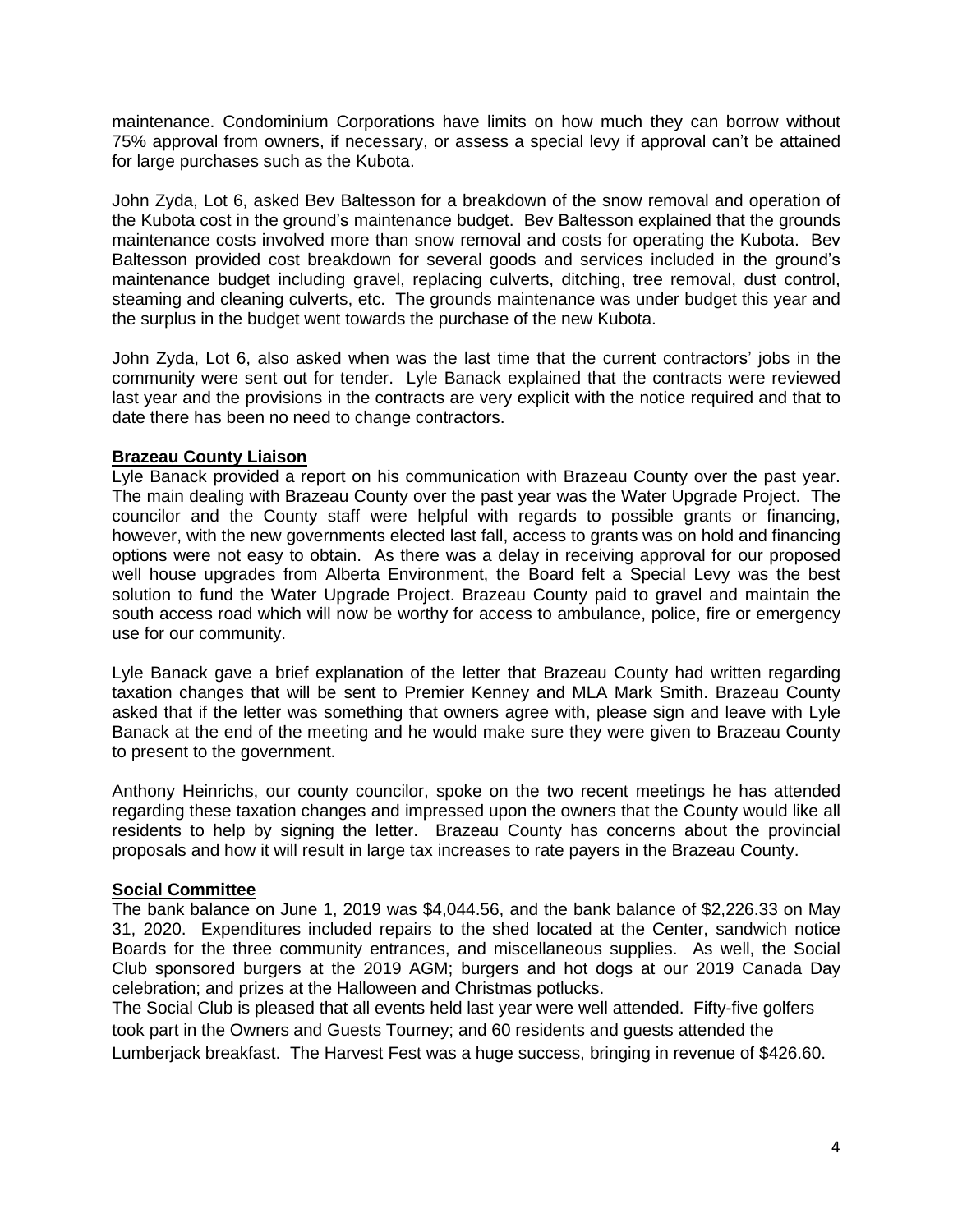Unfortunately, due to COVID-19, we have not been able to host some of our events this year. We did have a parade on Canada Day but there are no plans to host future events at this time.

The Social Club would like to thank everyone for your participation. Your support, help and enthusiasm are always greatly appreciated.

# **Fire Smart Program**

Clarence Wastle, Lot 84, explained that there were 200 or so odd grants available for the Fire Smart program. He was able to secure a \$500.00 grant to spend in the community. He is hoping that the community could host an event to educate the community on the Fire Smart program and possibly put some of the money towards signage. Clarence Wastle would also like to organize a cleanup of dead or fallen trees.

# **Statement from President – Greg Jansen**

Greg Jansen, in closing of the reports explained that he received an email from an owner questioning the ethics around decisions and how the Board conducts business. The owner asked him to address this issue with owners present at the AGM. Greg Jansen explained that if there is ever an issue with conflict of interest, the Board member with the conflict leaves the meeting until the issue is discussed and voted on, if necessary. This is the Board's policy and has been adhered to for a number of years.

## **Approval of 2019 Audited Financial Statement**

Carol Milner, Lot 134, moved that the audited financial report, distributed in advance of the meeting, be accepted as circulated. Paul Mah, Lot 154, seconded the motion. All in favor. **Motion Carried**.

#### **Appointment of Auditor**

Toni Kazmir, Lot 130, moved that we use Heather Zeniak Professional Corp. to audit the 2019- 2020 finances. Judy Seaman, Lot 77, seconded the motion. All in favor. **Motion Carried**

## **Approval of the 2020/2021 Budget**

Greg Jansen asked if there were any questions regarding the 2020-2021 budget information supplied to all owners in the AGM package.

John Zyda, Lot 6, asked about the security services budget and what were the times that the security contractor did his patrol around the community. Bev Baltesson explained that the contractor patrols once a day, however, he also provides other services to the community aside from the security drive through. Those other services are listed on his contract. This contractor works 365 days of the year and is available to owners through phone for site services issues. John Zyda commented that crime occurs during the overnight hours and security patrols during this time would serve the community better. John Zyda also indicated that he felt the Board's, past and present have had an old boys club mentality and believe they have not been looking out for the little guys. He also feels the budget is too high for the security services owners receive.

Lyle Banack, Lot 79, feels that this issue should be addressed at the Board level and not at the AGM.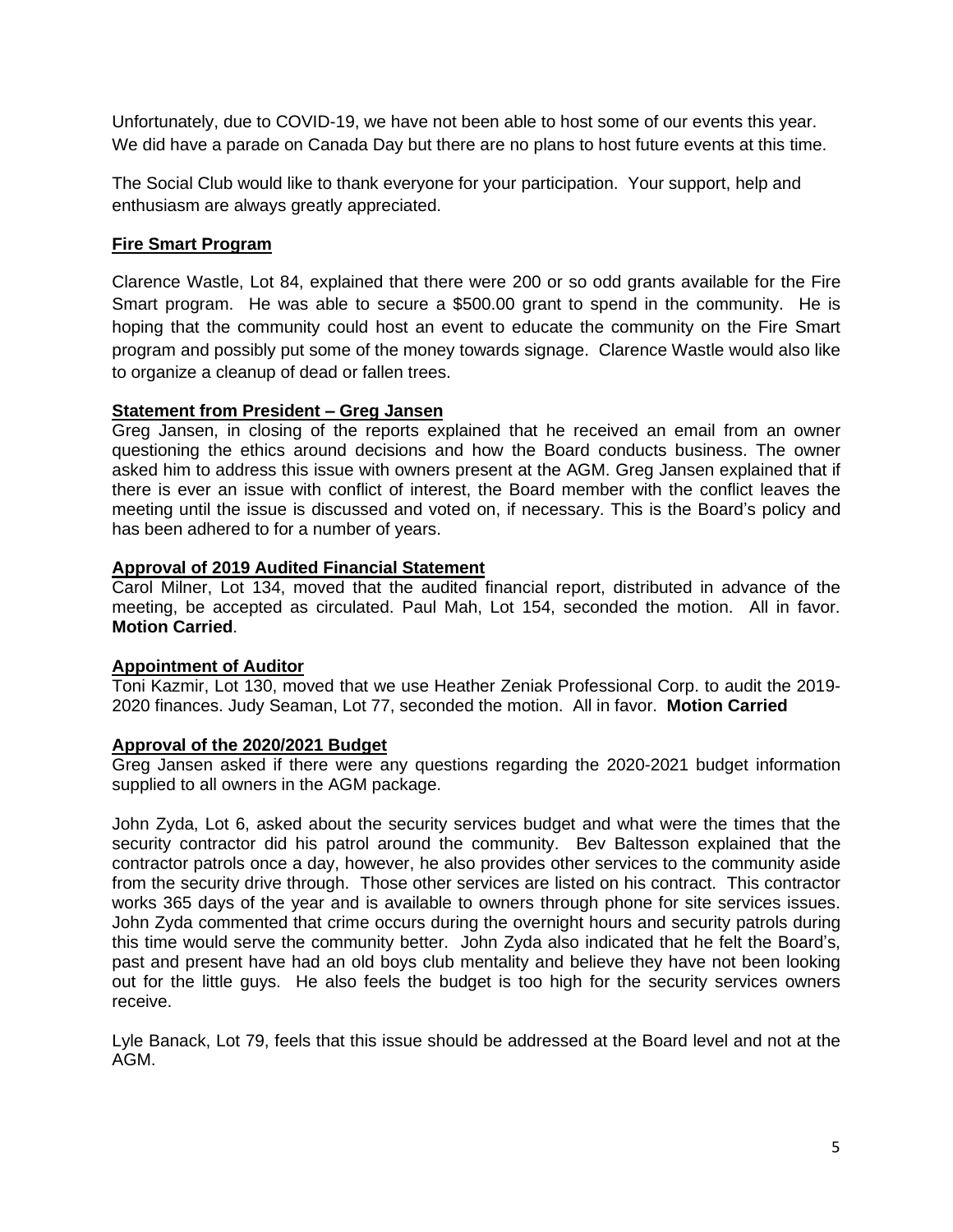Judy Seaman, Lot 77, expressed her appreciation for the security contractor and his ability to watch over everyone's properties.

Greg Jansen asked for a motion for the budget to be approved as circulated.

Sharon Kuzio, Lot 62, moved that the budget, distributed in advance of the meeting, be accepted as submitted. Carol Milner, Lot 134 seconded the motion. All in favor. **Motion Carried**

## **Members Forum:**

Paul Mah, Lot 154, wanted to confirm with Greg Jansen, that he was not the owner that questioned the ethics of the Board. Greg Jansen assured Paul that he was not the owner he was referring to. Paul Mah then indicated that he has some concerns with the grass maintenance.

Bev Baltesson excused herself from the meeting due to conflict of interest.

Paul Mah advised he wrote a letter to the Board on July 21, 2020 and wanted to thank the Board for the opportunity to speak at the AGM. Paul Mah advised that he has concerns and has heard from other owners in the community regarding grass maintenance and how it is being managed. Paul Mah provided two different points that he would like the Board to address.

Firstly, Paul Mah wanted to address the greens and the common property that is currently in disrepair in their community.

Secondly, he wants a timeline from the Board on when the contract will be sent out for tender and be open to other providers to bid. Consensus of owners in the community expressed to Paul Mah that there is room for improvement in this area of maintenance.

There was discussion on the timing of grass maintenance in the community and the conduct of the current contractor.

Greg Jansen was disheartened to hear that owners have approached Paul Mah with grass maintenance issues and not the Board as there have been no other owners come forward with concerns this year. Greg Jansen explained that if owners have concerns, they should bring those concerns to the Board to address. Greg Jansen said that the new Board will assess the grass maintenance service and action as necessary at the next Board meeting. Paul Mah requested a response to his letter and that response be included in the next Board meeting. Paul Mah also advised owners in attendance that if they are not happy with grass maintenance service, they need to speak up.

Greg Jansen explained that the current contracts contain a 60-day cancellation notice by either party.

Carol Mah, Lot 154, advised that she has concerns regarding the weeds around their neighborhood.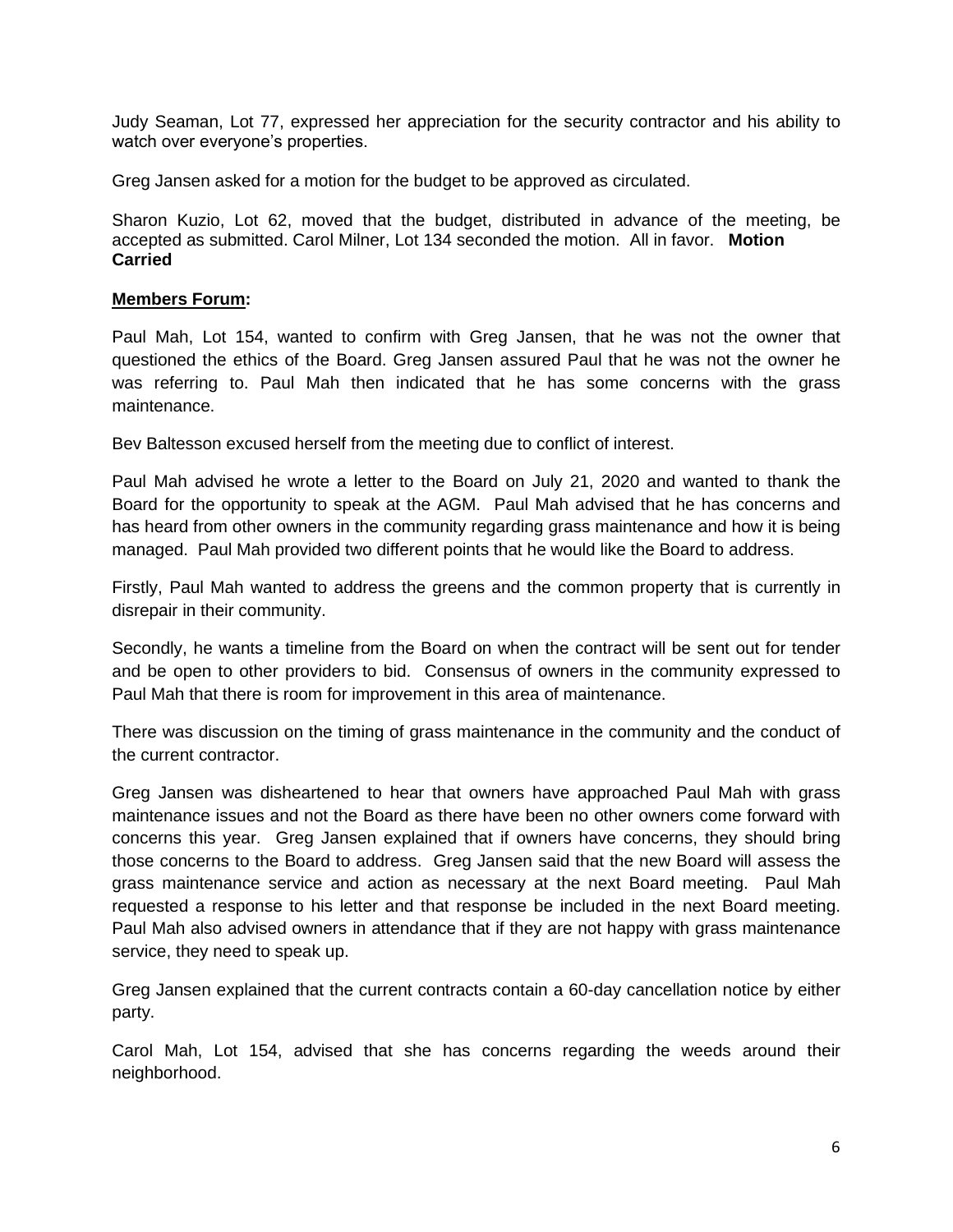Shawn Little, Lot 161, explained that action needs to be taken right away. He feels that the Site Services directors should have noticed that work is not being done correctly in their area.

Frazer House, Site Services director, explained that he has driven around the community and has noticed that there are some owner's lots that should be maintained better. In the past year's owners were given notice to make improvements to their property. If they failed to comply, fines were levied against the lot. Current legislation does not allow fines unless the Condominium bylaws indicate such. Frazer House accepted responsibility for owner's concerns regarding Site Services.

Bob Clarke, Lot 155, suggested that Bruce Swanston was aware of owner concerns regarding grass maintenance. Bruce Swanston indicated that he had heard from some owners regarding this issue, however, owners are to advise the Board of any issues, not another contractor of the corporation.

Clarence Wastle, Lot 84, indicated that he does not live in the community full time and suggested that the conversation regarding grass maintenance has gone on long enough and the meeting should move on. Clarence Wastle can appreciate the owner's concerns, however, a drive through any city or town reflects some delay in grass maintenance due the frequency and amount of rain we have received over the last couple of years. He expressed that we have a beautiful place here and would like to see the bickering end. All owners should work towards making things better for all.

Margaret Oleksiw, Lot 97, explained that she is a part time resident here also and lives full time in Leduc. Marge indicated that a big portion of the mowing that she does at her home in Leduc should be done by Leduc, however, she mows the area when she mows her property.

Paul Mah, Lot 154, in closing wanted to mention again that the community common areas need to be maintained like owner's lots. If owners are not happy and still paying for it, we have a problem and it needs to be rectified.

Carol Milner, Lot 134, explained that lots of owners do not know where our lots end or begin. Her husband mows their area and does not complain that he may be mowing common property. Maybe some of the residents that are complaining here today should take a look at their own yards.

Bob Kornelson, Lot 103, expressed concerns about the gate and it being left open for days at a time. During the winter he would like to see more sand on the approach. His question to the Board was "Does the Board have a ceiling on the money that they can spend without going to owners." Lyle Banack explained that there is no ceiling in place and the Board utilizes monies that have been approved. They cannot borrow money as a Condominium Corporation without owner approval. The Board can, however, assess a special levy if additional money is required in addition to the budget money that owners approve at the Annual General Meeting.

Alana Bennett, Lot 88, has concerns that the gate has been open for over a month. She questioned that the community is secure.

John Budd, Lot 1, commented that the owners of the Village Golf Course are considering putting speed bumps in their parking lot to attempt to slow drivers down while travelling through their lot.